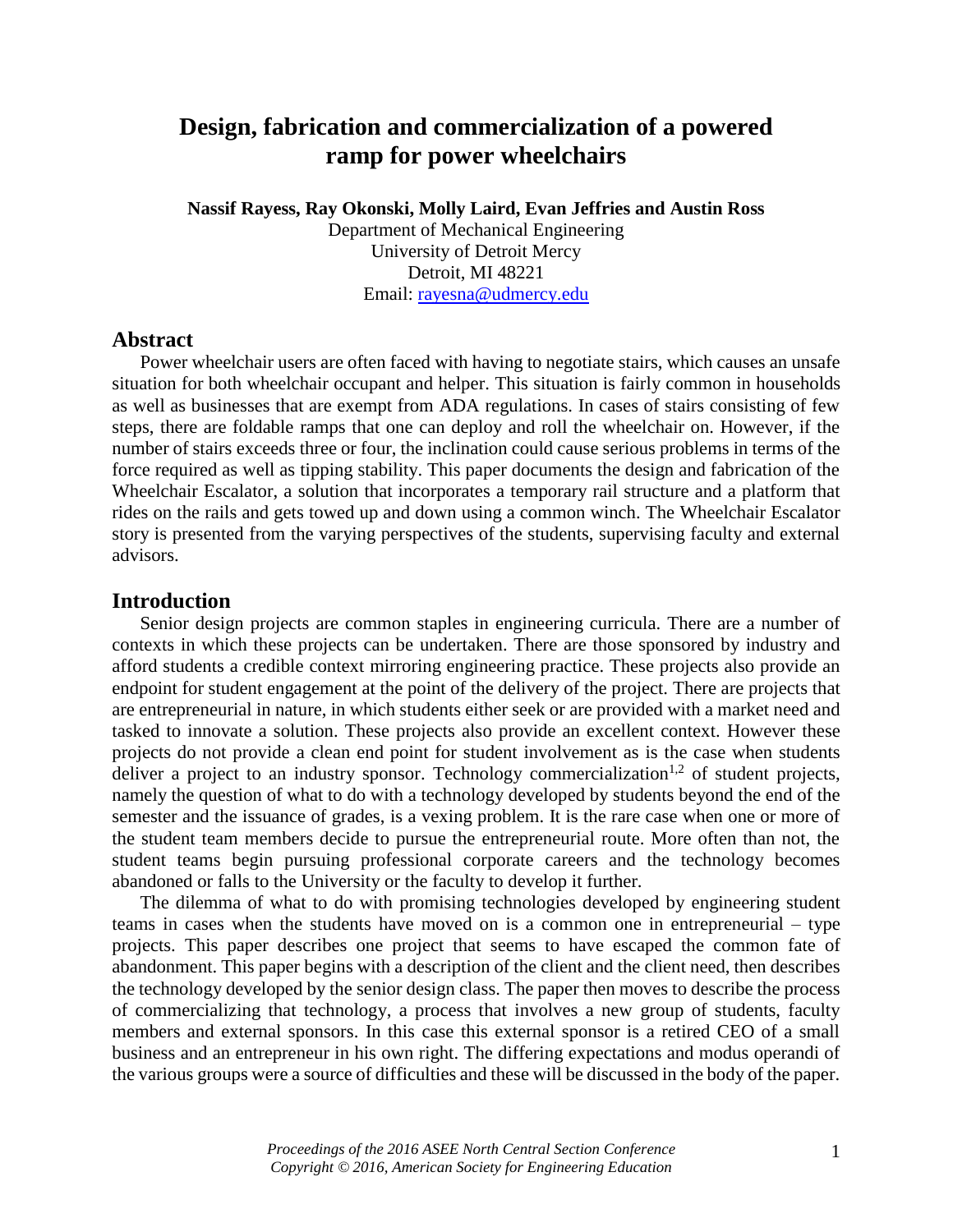# **The Client**

The client was a retired veteran who had become disabled due to a severe case of peripheral artery disease. The disease ultimately led to the amputation of both legs which confined him to a wheelchair. The client lived in an apartment that is slightly below grade level requiring him to navigate a short flight of stairs, seven steps to be exact. As the apartment building was not equipped with an elevator, his only means of coming and going is to be carried up the stairs in his manual chair by members of his family. The client expressed a desire to be able to use his power wheelchair outside his apartment, as it is far more convenient and comfortable. However the power wheelchair, with its excessive weight, could not be easily carried up and down the stairs. Thus the client asked the student team to design a solution that is acceptable to the landlord, can easily be deployed, and allow him to go up and down the stairs using his power wheelchair.

# **The Team**

This project was undertaken in the course of the senior design class by an interdisciplinary, intercollegiate student team consisting of three mechanical engineering students from University of Detroit Mercy, two mechanical engineering students from Ohio Northern University and three nursing students from University of Detroit Mercy. The mechanics of that collaboration is discussed in reference 3. The team first met with the client in September 2014 and produced a first version in April 2015 of what has come to be known as the Wheelchair Elevator. A detailed description of the design is given later in this paper. As is the case with most student generated projects, the initial version was a good proof-of-concept but was fairly removed from being commercially viable. Following the final presentation in April 2015, an external sponsor (the second author in this paper) expressed the desire to hire mechanical engineering co-op students to further develop and refine the project. Two students were hired (the third and fifth authors in this paper) and worked under the supervision of two faculty members (the first author in this paper and Dr. Darrell Kleinke who is the ME Chair at UDM). Throughout the process the team was helped by the mechanical engineering technician at UDM.

## **The Wheelchair Escalator - Version 1**

The intercollegiate senior design team<sup>4</sup> was faced with the task of moving a power wheelchair and occupant, having a combined weight of over 500 pounds, up a steep flight of stairs (seven steps). The prototype solution, shown in figure 1, consists of a slightly modified eight-foot wheelchair ramp, a trapezoidal platform with wheels, and a winch and cable system. The trapezoidal platform is shaped such that wheels installed on the inclined surface can ride up and down the ramp while the two parallel surfaces remain horizontal. The top surface is where the wheelchair rests while the bottom horizontal surface allows the platform to rest on the ground. The ramp is modified by creating a bracket in order to trap the wheels of the platform for safety purposes. The winch is installed on the bottom of the platform and the cable is attached to the top of the ramp. Thus, as the winch retracts, the platform/wheelchair is towed up the ramp. As the winch reverses, the platform/wheelchair combination is lowered slowly under gravity. The winch is controlled using a pendant by either the wheelchair user or by an external helper. A number of sensors are used along with the programmable logic controller to ensure safe operation of the device.

As the device was put together and tested in April 2015, various issues with the design became apparent. The first issue pertains to the fact that the ramp covered the stairways and was at such a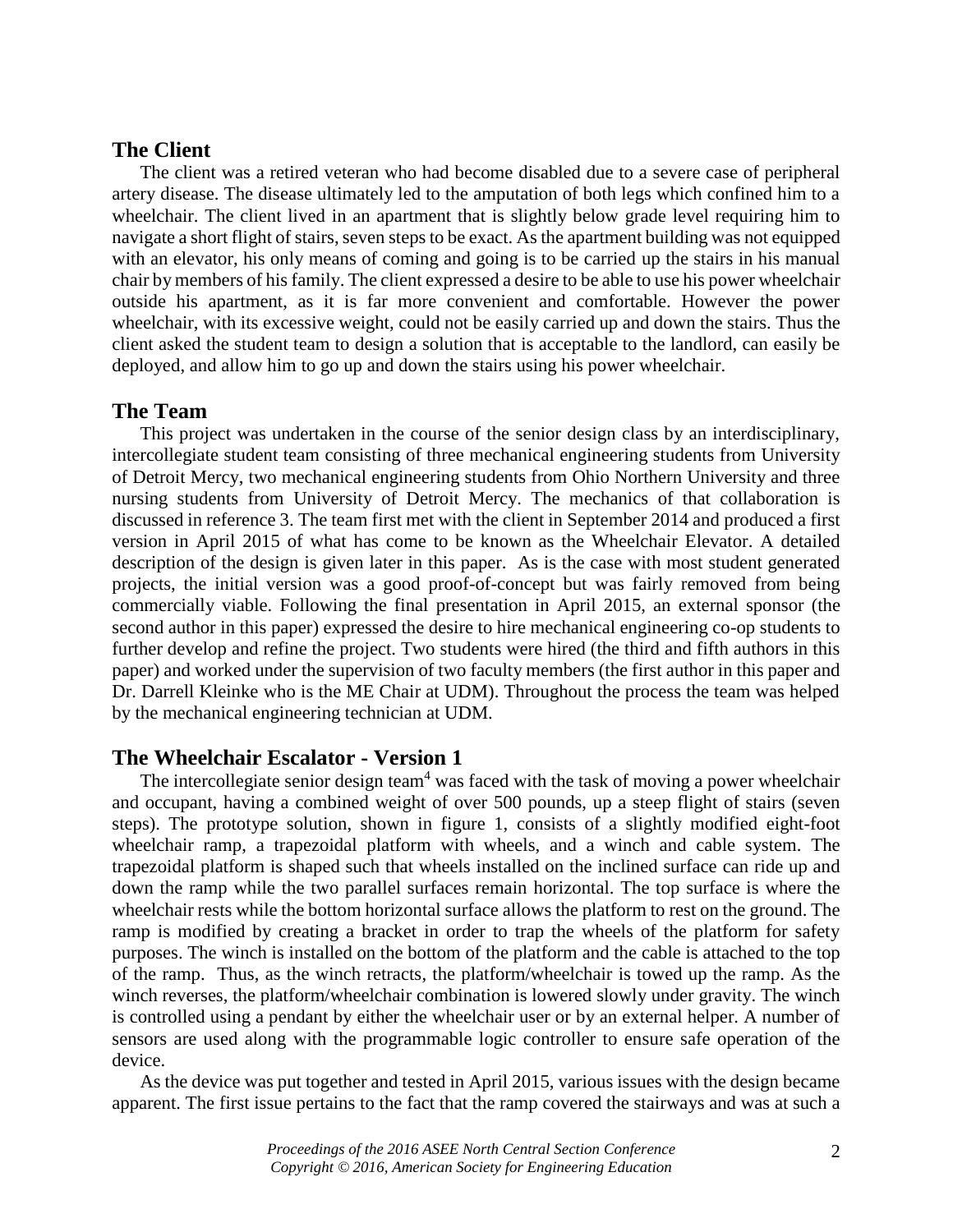steep angle that the stairs were no longer accessible. Another issue relates to the flexibility of the ramp. Portable wheelchair ramps are made in order to be light enough to carry and foldable in order to be handled. The foldability and light weight introduced a significant amount of structural flexibility and caused a number of issues. The most dangerous of which was the fact that the platform was prone to getting stuck on the way down. Under operating conditions, this could lead to significant safety concerns. Significant design and development effort took place in summer 2015 in order to remedy the two aforementioned problems.



**Figure 1** – Initial version of the Wheelchair Escalator, designed and manufactured by an intercollegiate team of ME students from UDM and Ohio Northern University. Photos courtesy of John Fernandez and Kathryn Skobrak.

# **The Wheelchair Escalator - Version 2**

Two rising sophomores co-op students, hired for the summer of 2015, worked under the direct supervision of faculty members and external sponsors in order to redesign the Wheelchair Escalator in such a way as to remedy the two problems of stairway accessibility and lack of stiffness of ramp. The first design change involves replacing the ramp with a self-supporting rail structure made out of large thin-walled aluminum rectangular tubing, see Figure 2. This selfsupporting rail frame is designed for fairly quick assembly and disassembly. With the rails located on the outside edges of the steps and with nothing in between, the stairway accessibility problem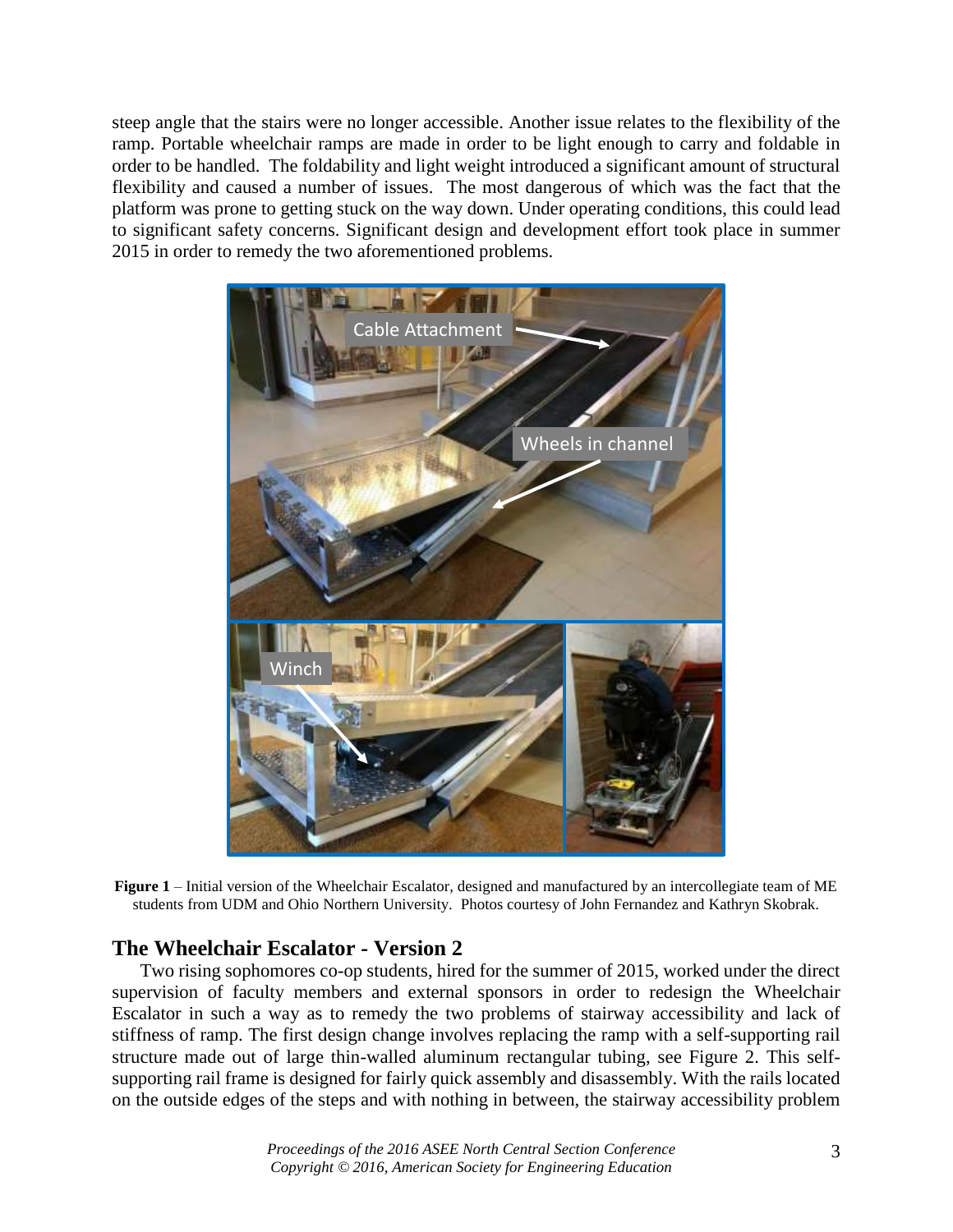was solved. Furthermore, the rail frame/assembly was design to have sufficient stiffness that any wedging issues are resolved as well. The wheels have been replaced by wheel assembly pods consisting of three wheels each which contacted the rail at the top and bottom surfaces and on the inside surface. The top and bottom wheels serves the purpose of carrying the load and preventing tipping while the inside wheel ensures that the platform tracked straight without side to side motion and/or wedging.





**Figure 2** – The second iteration of the Wheelchair Escalator. Rendering images on top. Actual prototype on bottom.

# **Assessment**

The construct employed in this this endeavor involves: a promising technology, engaged faculty, students available for employment, and a sponsor (either external or internal). In the case of the Wheelchair Escalator, all those factors were met. Thus, this project is assessed from a technology perspective, faculty perspective, student perspective and a sponsor perspective.

# *Technology Perspective*

The Ramp-Escalator fulfills a particular market need that carries with it a valuable proposition. In the space of mobility devices and solutions, the ramp escalator fills an important void between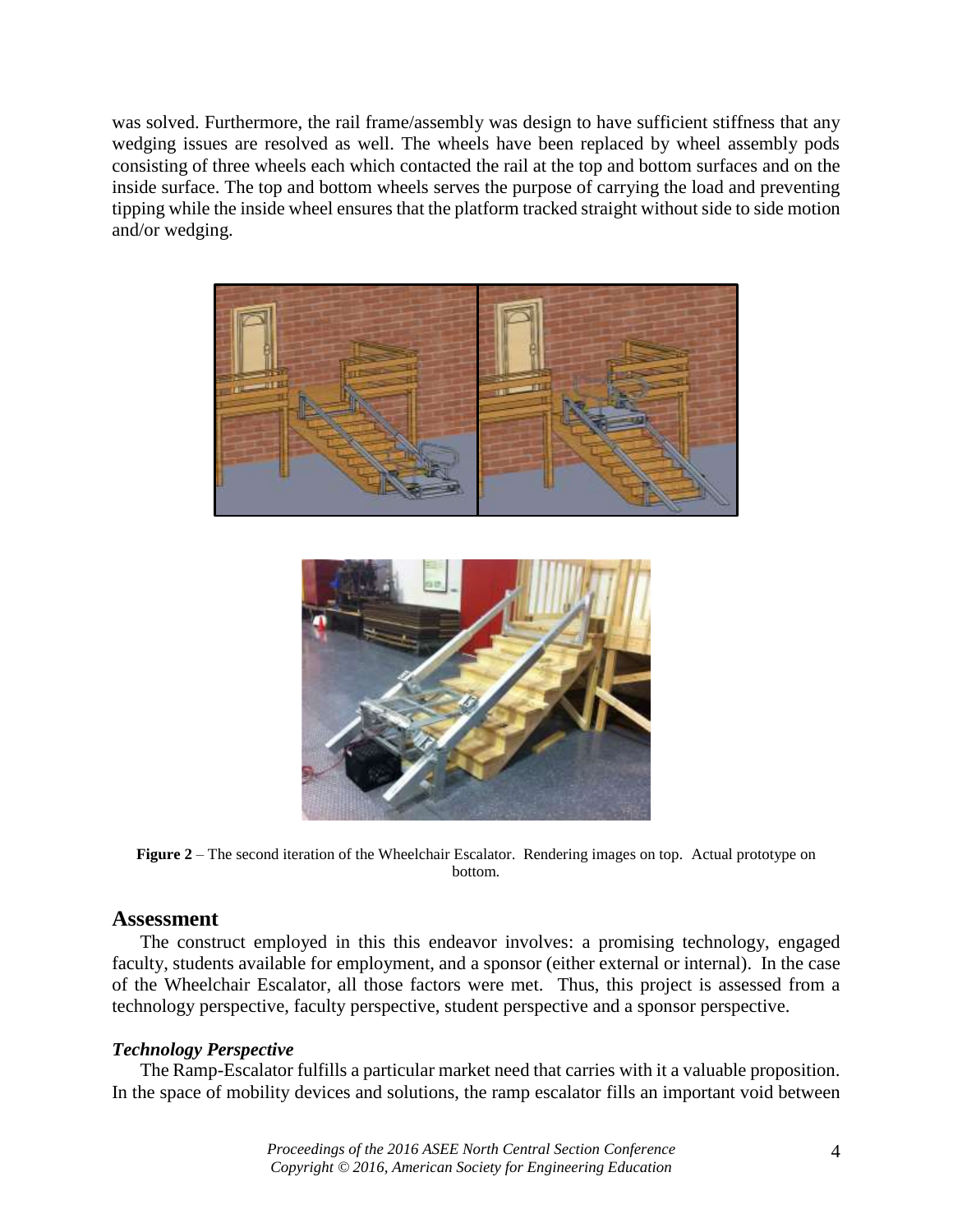basic ramps that are able to negotiate one or two steps and full-fledged stair lifts able to negotiate large stairs but require installation and thus become a fixed infrastructure. The ramp escalator is fairly mobile, fairly light, and fairly easy to assemble and disassemble yet negotiate large stairs. So, from that perspective, the Wheelchair Escalator fills an important gap in the market and is thus of sufficient commercial viability to warrant further development.

### *Faculty Perspective*

For a faculty member who is interested in technology development and transfer, this type of project work is ideal. Regardless of business interests, this type of work carries sufficient career development benefits to warrant engagement. For one, the technology being developed could lead to intellectual property that will potentially net the faculty member a patent application and/or publications. Also, there could be access to outside funding, particularly from foundations in cases where the nature of the project dovetails with a foundation's mission. Furthermore, this type of work, when it involves undergraduate students, provides the faculty with a valuable mentoring opportunity. This is particularly the case when the undergraduate students show interest in entrepreneurship and product development.

There are, however, some problematic aspects of working with undergraduate students on commercializing products, particularly ones that are externally sponsored. Much of the problems stem from a mismatch in expectations between external sponsors and academia. Generally, external sponsors are either successful entrepreneurs or ones who have been successful in business, rising to fairly high levels in their respective corporate settings. Their success is related to them being result-driven individuals that expect timely performance and who are able to secure and allocate the needed resources to achieve it. Universities, at the undergraduate engineering setting, cannot be result-driven but are instead process-driven as they shepherd and guide young individuals through late adolescence and into early professional adulthood. This process-driven education of young engineers often requires the subjugation of desired engineered artifacts in favor of providing a positive, nurturing environment for students particularly at the early stages where student retention is of concern. A faculty advisor must find a way to achieve the desired result for the sponsor while giving the students the needed time and space to develop. This, coupled with the overall limited resources at small primarily undergraduate institutions, invariably leads to project delays and frustration.

### *External Advisor/Sponsor Perspective*

An external advisor, coming into a situation where a university is attempting to commercialize a student-generated product or process, must be prepared to face a number of unanticipated obstacles. These real obstacles often stand in stark contrast to the firmly stated positive verbal support to the contemplated program.

One culprit is the inadequate funding and limited resources which relegate the significant effort required to the status of "extra responsibility" for the faculty and staff. It is not uncommon to have engineering faculty and staff mired in tasks such as shipping, receiving, purchasing etc. which are time consuming and disruptive efforts.

Another culprit is a lack of clarity of purpose. A clear definition of the project is absolutely mandatory as too often, the scope of the original project gets expanded in order to meet new conditions and/or to become a more comprehensive solution to the original goal.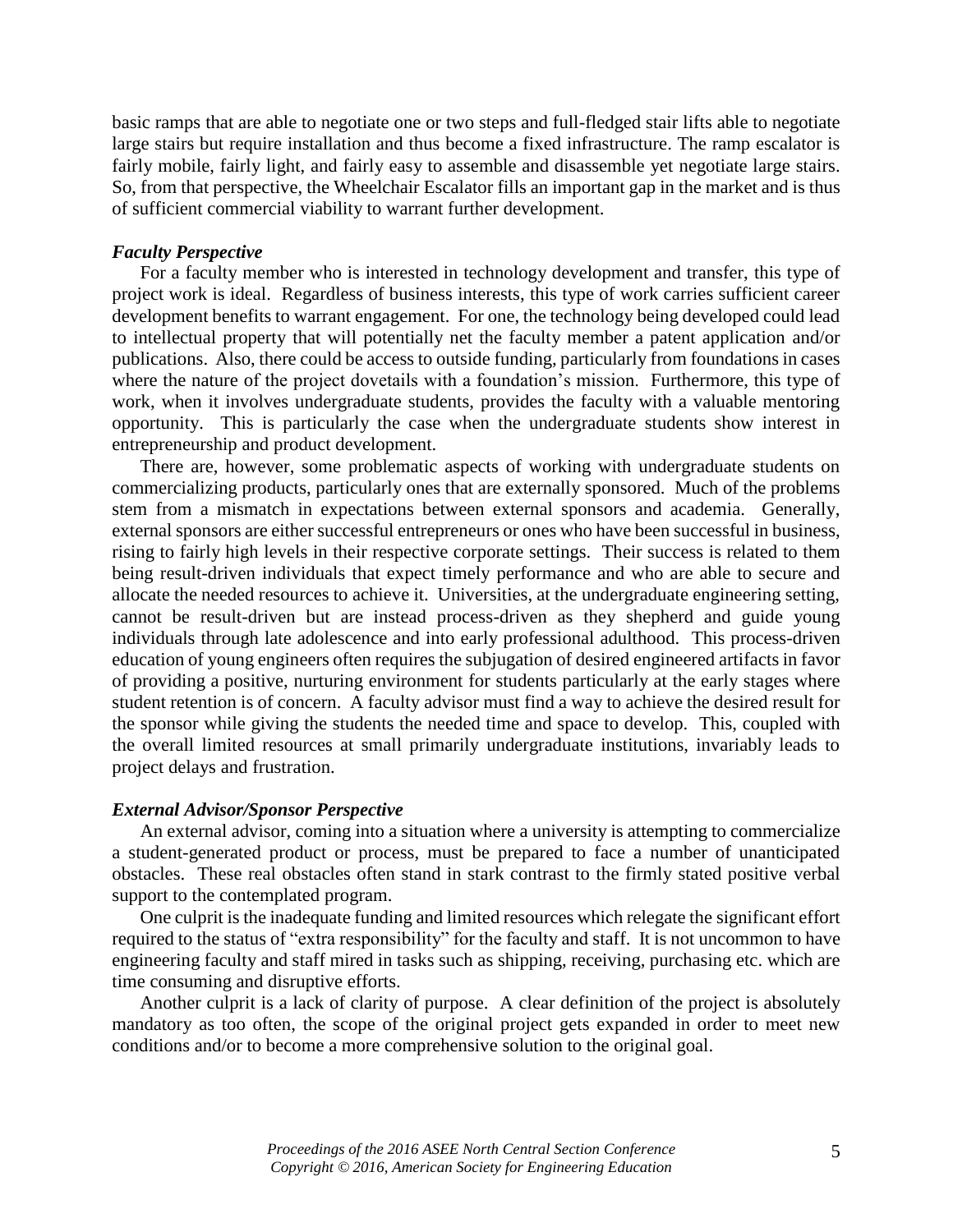An external advisor can expect the original timetable/schedule of dates for completion of milestones, as established by the group, to almost never be adhered to. Faculty and students are subject to unpredictable changes in their schedules which almost always have a higher priority.

Helping develop and execute a business plan is key to the success of a product development project. At a small university, a successful plan will almost always require the cooperation of different departments and or different schools. For this project, coordination with the law school was critical to filing the patent applications and to provide an analysis of the potential conflicts with existing patent holders. This could also be a source of delays and frustrations. The external advisor can be of great service if he is able to coordinate the efforts of these various departments.

#### *Student Perspective*

The work of redesigning the Wheelchair Escalator was very rewarding as it involved redesigning the prototype and deciding on the features to keep and those to change or discard. It was also interesting to work with both the external advisor and the faculty. Reconciling the vision of the external advisor against the directives of the faculty advisors proved to be a challenge as these were conflicting at a number of points in the design.

One of the lessons learned was to produce the simplest designs that were easy to manufacture but still operate properly and achieve the desired function. Another lesson was to mind the small details, as the smallest part of a product can have an outsized effect if it is not working properly.

The entire process allowed the students to learn how a product is made and how much thought is put into small aspects of a product. At times, the students were given a bit too much freedom with the design to the point that "we had no idea where to even begin".

One of the favorite part of the project was the manufacturing. The ability to see one's idea be brought to life by one's own hands was an amazing experience. Manufacturing also made the students appreciate the amount of work and effort that goes into making even the simplest of parts. Moreover, it helped to illustrate the impact of design on the manufacturing of a product. Namely, keeping the manufacturer in mind is very important in design work.

One of the student authors concluded by saying: "Although there were frustrating parts during the design, my professors were able to stay supportive throughout the entire project. Many mistakes were made, but they were a huge reality check that helped me learn. Overall, my experience this summer is irreplaceable. The amount of hands-on learning was something that could not be taught in a classroom."

#### **Conclusions**

Commercializing a product known as the Wheelchair Escalator is underway at University of Detroit Mercy. The process starts by identifying a promising technology, generally developed by the senior design class. In the majority of cases, the students who originates the design are not interested in pursuing it and opt to begin their careers. The construct presented in this paper involves engineering co-op students working under the directions of faculty advisors as well as external advisors. The role of the external advisor is to provide venture creation expertise and seed funding. In general, all constituents felt that this can be a very worthwhile experience while pointing out some difficulties that must be dealt with.

#### **Acknowledgement**

The authors would like to acknowledge the contributions of the senior design team who are responsible for version one of the Wheelchair Escalator:John Fernandez, Kathryn Skobrak, Amber